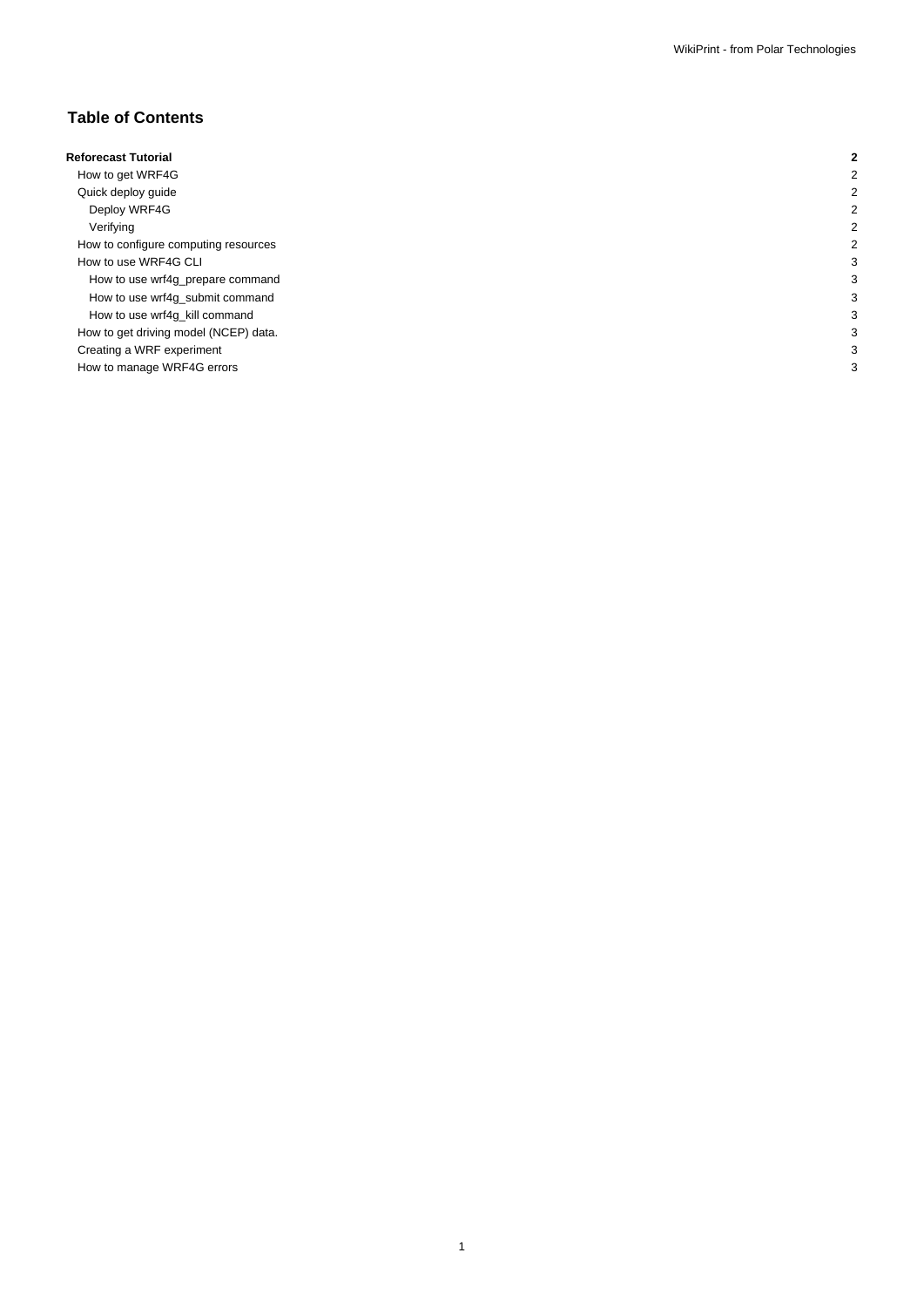# **Reforecast Tutorial**

## **How to get WRF4G**

The latest official version can get it by direct download [?WRF4G.tar.gz](http://www.meteo.macc.unican.es/work/WRF4G.tar.gz). Before you get it, you have to check the WRF4G requirements:

**x86\_64** Linux

```
[user@localhost ~]$ uname -p
x86_64
```
**[?Python](http://www.python.org/)**, version >= **2.4** and < **3.0**

```
[user@localhost ~]$ python -V
Python 2.7.3
```
See the [installation guide](https://meteo.unican.es/trac/wiki/WRF4GInstall) for moreover information.

## **Quick deploy guide**

## **Deploy WRF4G**

Download and unpack the distribution file into the deployment directory (e.g. \$HOME directory).

```
[user@localhost ~]$ cd
[user@localhost ~]$ wget http://www.meteo.unican.es/work/WRF4G.tar.gz
[user@localhost ~]$ tar xzvf WRF4G.tar.gz
```
Setup the WRF4G environment.

**[**user@localhost ~**]**\$ export PATH**=**\$HOME/WRF4G/bin:\$PATH

In order to avoid typing the export command every time you open a terminal, you should copy it into \$HOME/.bashrc.

**[**user@localhost ~**]**\$ echo "export PATH=\$HOME/WRF4G/bin:\$PATH" >> \$HOME/.bashrc

#### **Verifying**

You can verify if WRF4G has been deployed properly by running the following command:

```
[user@localhost ~]$ wrf4g_framework start
Starting DRM4G (GridWay) .... OK
Starting WRF4G_DB (MySQL) ... OK
```
If the answers are not satisfactory ("OK"), you should check out the log files:

- \$HOME/WRF4G/opt/drm4g\_gridway/var/gwd.log for DRM4G (GridWay)
- \$HOME/WRF4G/var/mysql.log for WRF4G\_DB (MySQL).

## **How to configure computing resources**

By default, WRF4G is going to use the local machine as FORK system.

| [user@localhost ~]\$ wrf4g_resources           |  |                       |      |                   |  |            |  |  |
|------------------------------------------------|--|-----------------------|------|-------------------|--|------------|--|--|
| HID PRI OS                                     |  |                       | ARCH | NODES(U/F/T) LRMS |  | HOSTNAME   |  |  |
| $\begin{array}{ccc} \circ & \circ \end{array}$ |  | GNU/Linux3.8.9 x86 64 |      | $0/1/1$ FORK      |  | mycomputer |  |  |